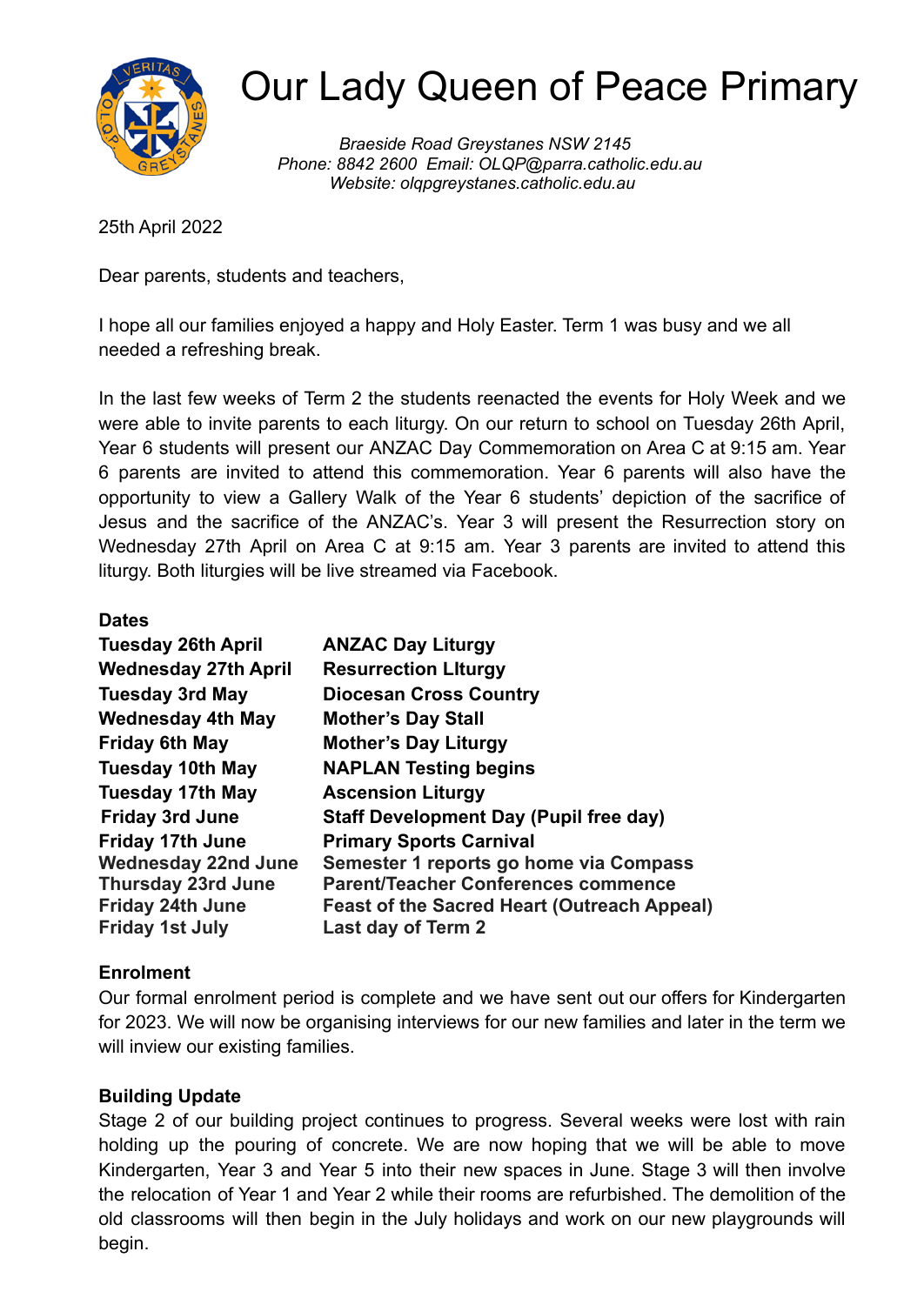## **Covid-19 Update**

From Friday 22nd April there have been a number of changes made mainly around the notion of close contacts. The following is a statement from NSW Health.:

**[https://enews.service.nsw.gov.au/link/id/zzzz62625cd56ca79797Pzzzz615ffcf6b70dd6](https://enews.service.nsw.gov.au/link/id/zzzz62625cd56ca79797Pzzzz615ffcf6b70dd603/page.html) [03/page.html](https://enews.service.nsw.gov.au/link/id/zzzz62625cd56ca79797Pzzzz615ffcf6b70dd603/page.html)**

At OLQP we will continue to follow general guidelines to ensure the safety of everyone in our community:

- All visitors to the school must wear a mask and use hand sanitizer and are required to maintain 1.5m social distancing.
- The school retains the right to refuse entry to any visitor.
- Students who show symptoms of cold or flu will need to be sent home.
- Students will be using hand sanitizer throughout the school day.

In Term 2 our biggest events will be Mothers' Day celebrations and our Sports Carnival. These events will be subject to a risk assessment and organised with safety in mind.

#### **Hair cuts and Uniform**

The usual requirement is for students to wear their full winter uniform from the beginning of Term 2. If the weather remains unseasonably warm it may be appropriate for children to wear their summer uniform for the next 2 weeks. It will be important however that all children are in their full winter uniform by Monday 9th May. The school uniform is an important part of school readiness. Please refer to the Parent Handbook and the Uniform Shop list for the correct uniform items to be worn by students. Wrist-bands, nail polish, necklaces and other accessories are not part of the uniform.

Appropriate haircuts are also part of the uniform code and should reflect an attitude of being prepared to learn. Hair styles that include lines or **uneven lengths** are not suitable for school. Please ensure that your children's haircuts are even. Teachers will send home reminder notes if haircuts are not appropriate.

# **Mothers Day Stall and Liturgy**

On Wednesday 4th May the children will have the opportunity to purchase gifts from the Mothers Day Stall. Gifts will range in price from \$1 to \$10. Our thanks to those parents who have volunteered to set up the stall and help on the day. A special thank you to Mrs Mallia for purchasing the items and coordinating the event for the children.

We are still in the process of organising the Mothers Day liturgy as we need to take into account the safety of everyone in our community. We are hoping to celebrate together on Friday 6th May. More details of the liturgy will be forthcoming.